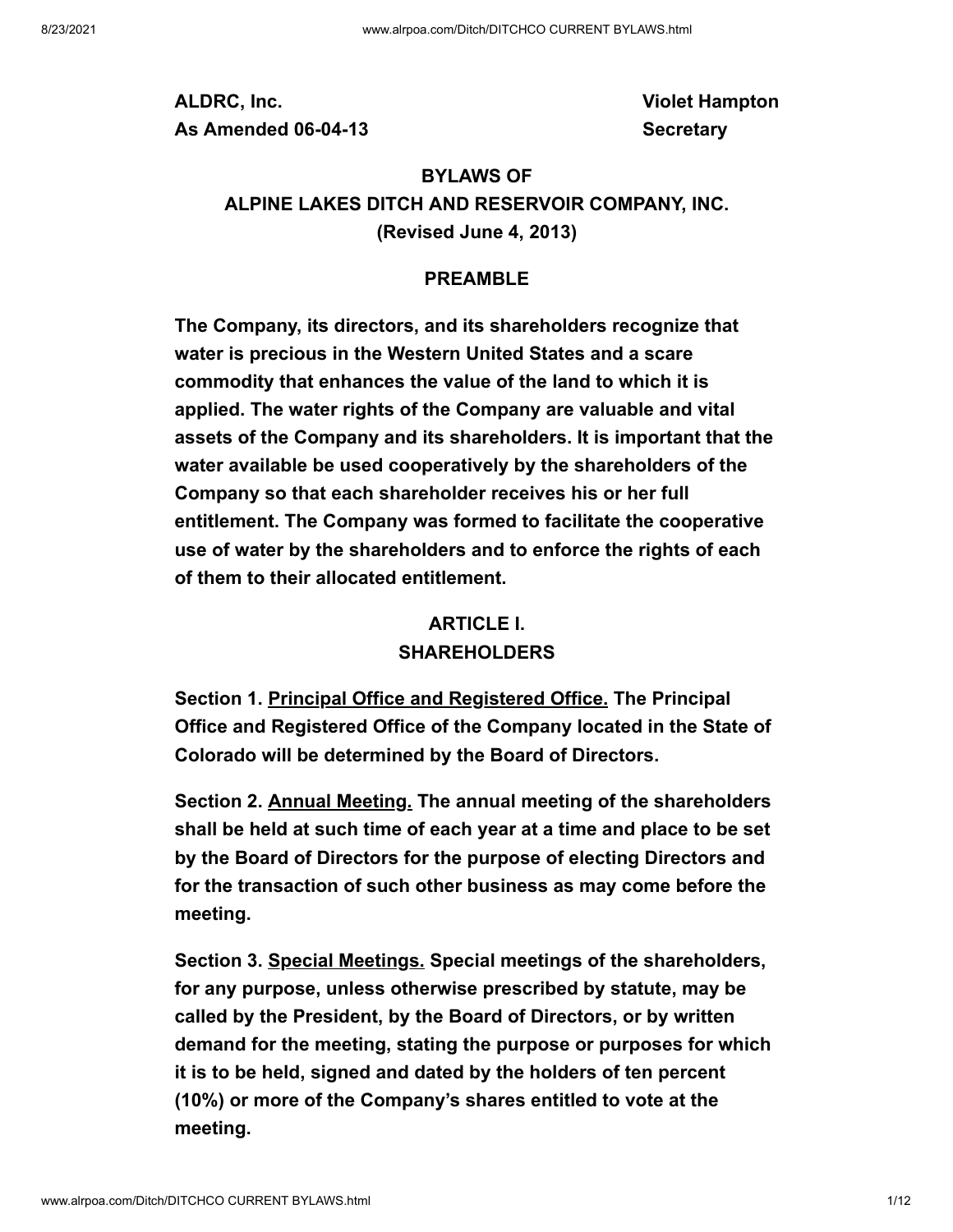**Section 4. Place of Meeting. The Board of Directors may designate any place, either within or without the State of Colorado, as the place for any annual meeting or for any special meeting called by the Board of Directors. If no designation is made, or if a special meeting shall be called otherwise than by the Board, the place of the meeting shall be at the registered office of the Company in the state of Colorado.**

**Section 5. Notice of Meeting. Written or printed notice stating the place, day and hour of the meeting, and, in case of a special meeting, the purpose for which the meeting is called, shall be delivered not less than ten (10) nor more than sixty (60) days before the date of the meeting, either personally or by mail, by or at the direction of the President, or the officer or persons calling the meeting, to each shareholder of record entitled to vote at such meeting, except that if the number of authorized shares is to be increased, at least thirty (30) days notice shall be given If mailed the notice shall be deemed to be delivered when deposited in the United States mail, addressed to the shareholder at his address as it appears on the share transfer books of the Company, with postage thereon prepaid.**

**Section 6. Action without a Meeting. Any action required to be taken at a meeting of shareholders, or any other action which may be taken at a meeting of the shareholders, may be taken without a meeting if the action is formally proposed by the Board of Directors and the shareholders vote the majority of shares in favor of the proposed action. In this case, the consent to the proposed action, would have the same force as if the action was approved at an annual or special meeting of the shareholders, in accordance with Section 9.**

**Section 7. Meeting of All Shareholders. If all of the shareholders shall meet at any time and place, either within or outside of the State of Colorado, and consent to the holding of a meeting at such time and place, such meeting shall be valid without call or notice, and at such meeting any Company action may be taken.**

**Section 8. Quorum. A majority of shares outstanding of the Company entitled to vote, represented in person or by proxy, shall constitute a quorum at a meeting of shareholders. If less than a quorum is represented at a meeting, a majority of the shares so**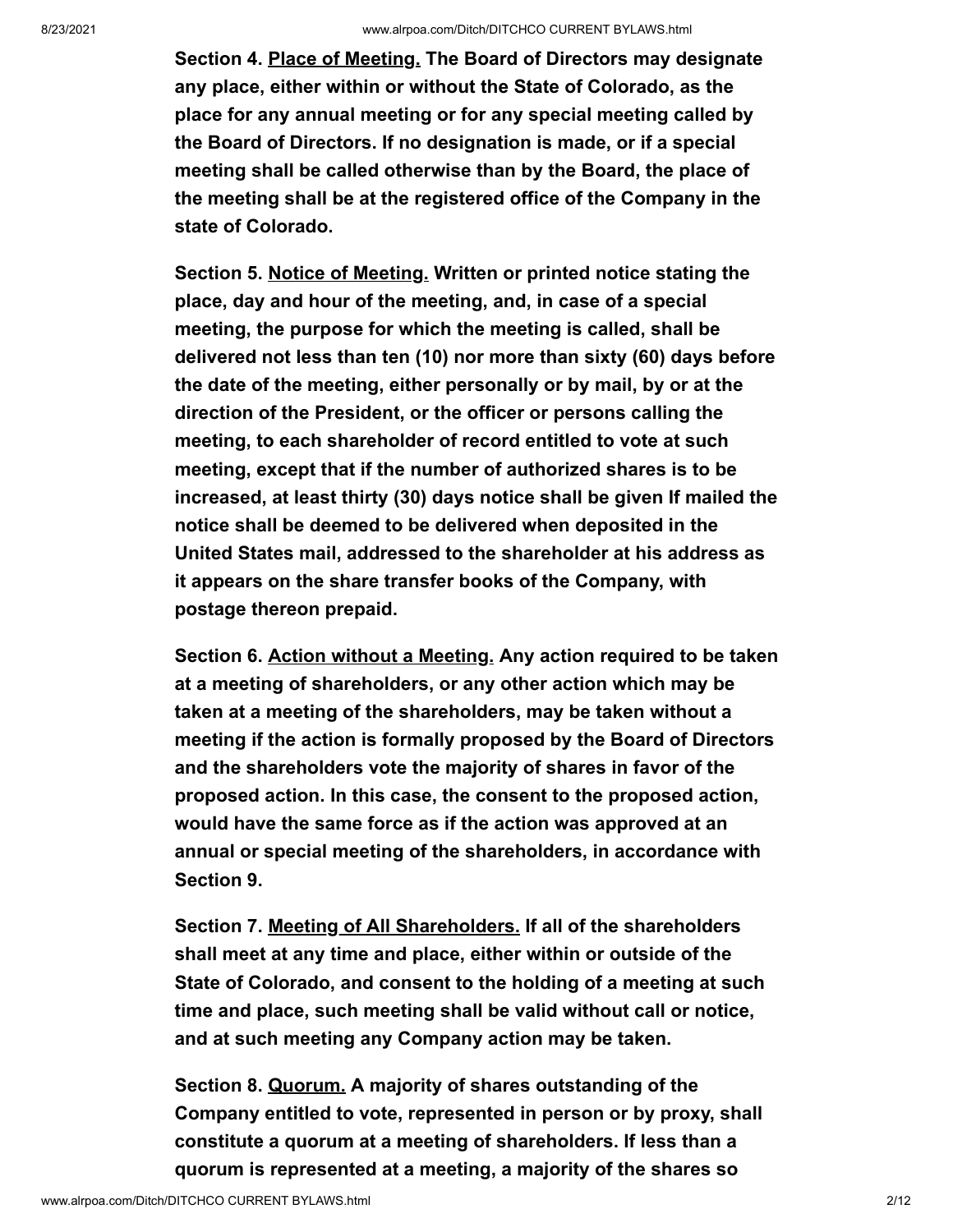**represented may adjourn the meeting from time to time without further notice provided, however, that the period shall not exceed sixty (60) days for any one adjournment. At such adjourned meeting at which a quorum shall be present or represented, any business may be transacted which might have been transacted at the meeting as originally called. The shareholders present at a duly organized meeting may continue to transact business until adjournment, notwithstanding the withdrawal of enough shareholders to leave less than a quorum.**

**Section 9. Manner of Acting. If a quorum is present, the affirmative vote of a majority of the shares represented at the meeting and entitled to vote on the subject matter shall be the act of the shareholders, unless the vote of a greater number is required by law or the Articles of Incorporation. However, proxies will be used only to achieve a quorum at the annual or special meeting and to elect director(s) nominated from the floor if there is an opening in the Board of Directors.**

**Section 10. Voting Shares. Each outstanding share shall be entitled to one vote on each matter submitted to a vote at a meeting of the shareholders except as otherwise provided in the Articles of Incorporation. In the election of Directors, each record holder of shares entitled to vote at such election shall have the right to vote the number of shares owned by him for as many persons as there are Directors to be elected, and for whose election he has the right to vote.**

**Section 11. Record Date. The last business day not less than seven days preceding an annual or special meeting shall be the record date for determination of the identity and number of shares of shareholders entitled to vote as reflected on the records of the Company.**

**Section 12. Duties of Shareholders. Each shareholder has a duty to use his or her water in such a manner that will not interfere with, or reduce the amount of, water to which other shareholders are entitled. No shareholder shall take or cause to be taken more than that shareholder's proportionate share of the water of the Company. No shareholder shall interfere with return flows that have resulted from the historical use of the water rights of the Company. Each shareholder shall install and maintain a head gate for each parcel**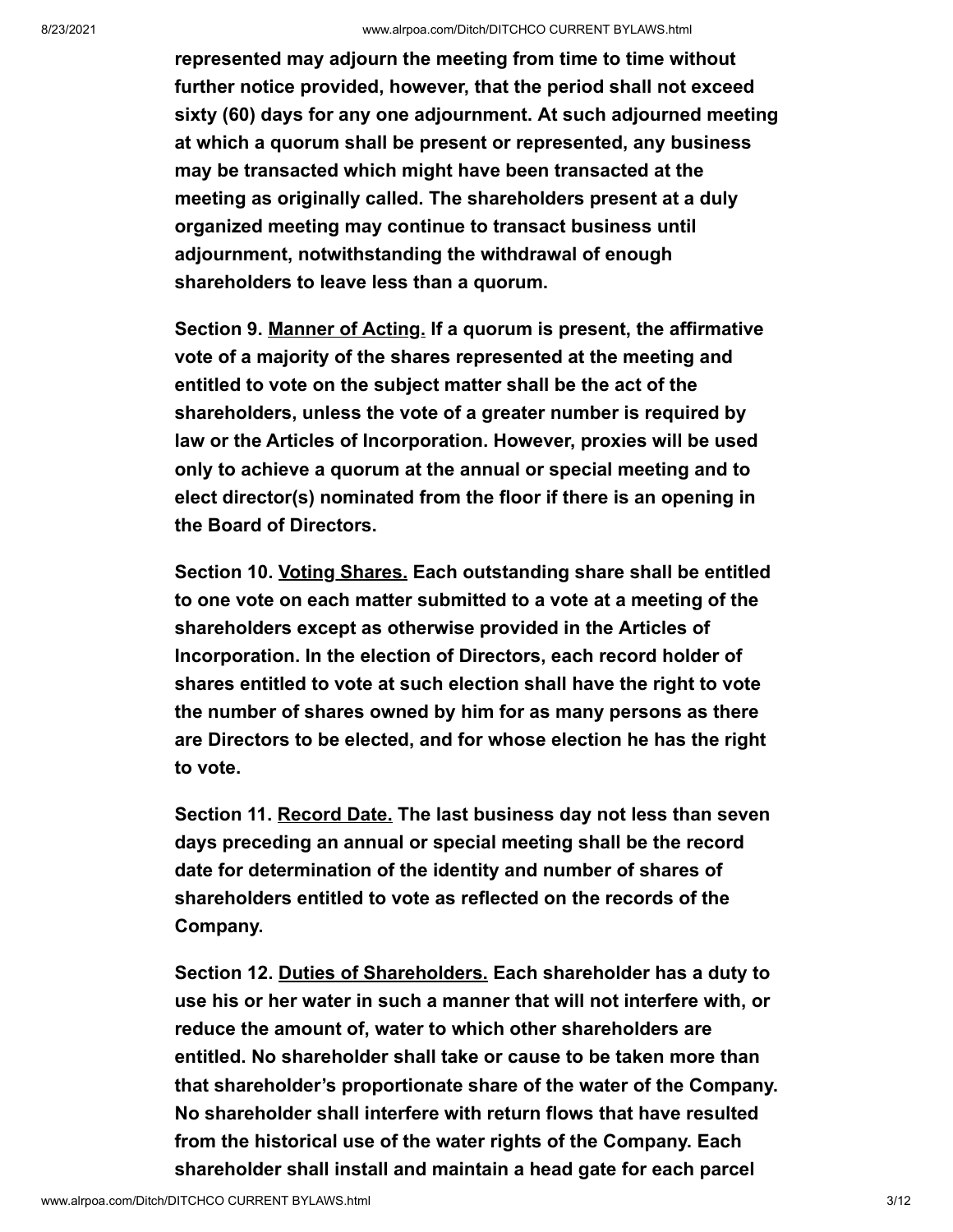**upon which water of the Company is used. The cost of such installation and maintenance shall be the responsibility of the shareholders. Each shareholder shall obtain a Ditch Company Installation Permit from the Board of Directors before any head gate installation, repair, or any work within the easement including boring under or building over the primary ditch. Any head gate not properly maintained may be isolated by the irrigator as described in Article III, Section 5, to prevent the shareholder from receiving more than their proportionate share of water. Once isolated, the shareholder must receive a Ditch Company Installation Permit prior to repairing that head gate. No shareholder shall take water at any location other than the head gate for his or her parcel. The tracts of land owned by shareholders are burdened with an easement for the ditch or ditches conveying the Alpine Lakes Ranch, recorded in Archuleta County, Colorado, and are 20 feet wide, being 10 feet on either side of the centerline of the ditch. The irrigator appointed as described in Article III, Section 5 herein may use soil or other materials within the easement on a particular tract of land to repair any blowouts or similar damage to the section of the ditch within the same tract of land.**

**Section 13. Violations and Penalties. Unless emergency circumstances require immediate action, if the Board of Directors believes that the shareholder has violated any provision of these bylaws, it shall send notice of such violation to the shareholder by United State Mail to the most recent address that the shareholder shown for the shareholder on the records of the Company. The shareholder shall have the right to provide the Board of Directors within ten (10) days after the mailing of the notice with any information that the Board of Directors should consider in determining whether a violation has occurred, and, if so, the appropriate penalty and/or remedy for the violation. No earlier than ten (10) days after mailing the notice, the Board of Directors shall determine whether a violation in these bylaws has occurred, and if so, the board of Directors, in its discretion, may determine an appropriate monetary penalty and/or remedy, including, by way of illustration,, the assessment of damages (including reasonable attorneys' fees and costs) incurred as a result of the violation, the issuance of an order to shareholder to take an action or to refrain from taking an action, the reduction in the amount of water which the shareholder is allowed to use by virtue of being a shareholder,**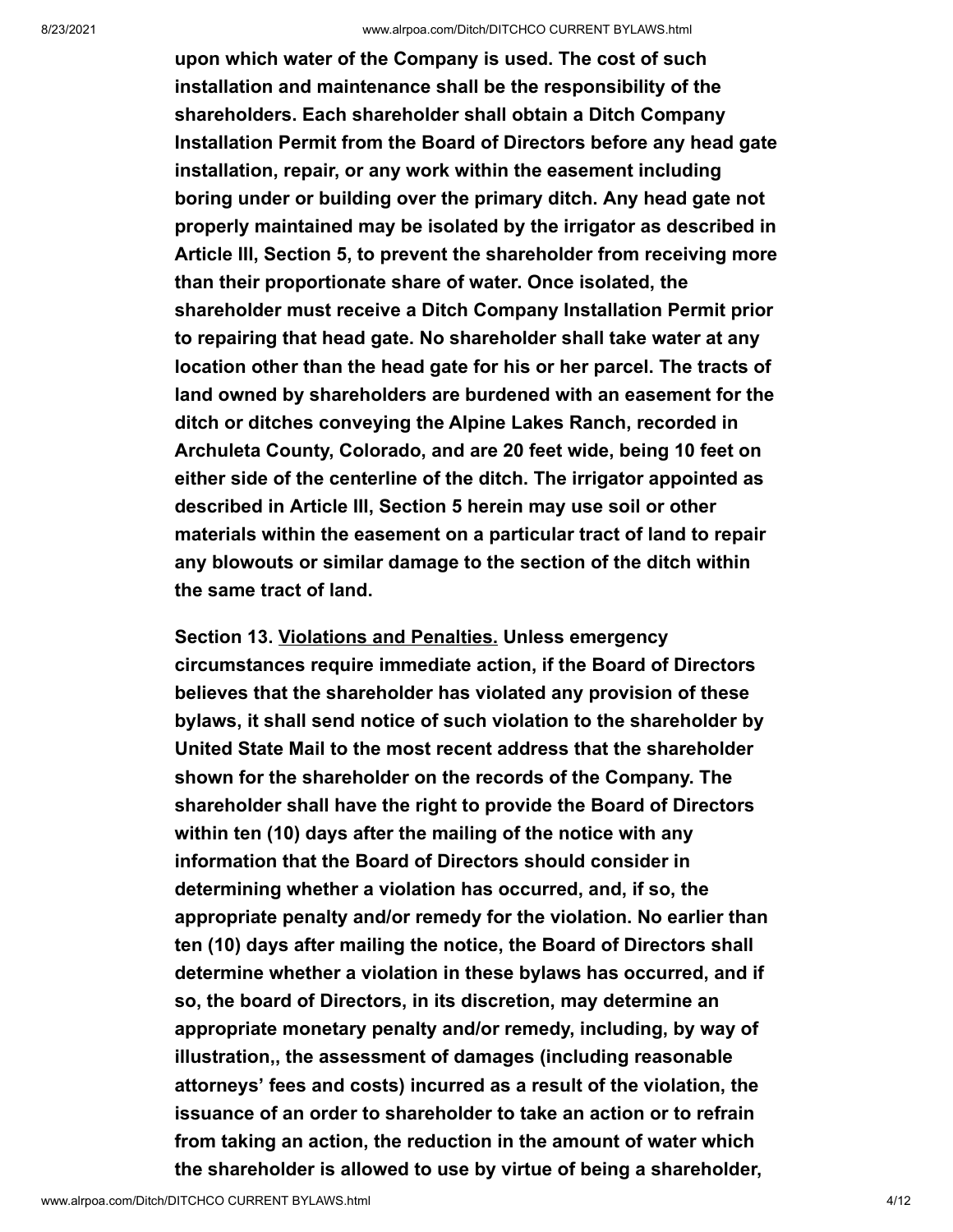**or the construction or repair of any property for which the shareholder is responsible at the cost of the shareholder. Any monetary penalty for violation arising under this section may be collected at the discretion of the Board of Directors, as an additional assessment on the shareholder's shares pursuant to Article VIII of the Articles of Incorporation or through legal process in the same manner as any other debt. Any non-monetary remedy may be enforced in an action for specific performance, each shareholder acknowledging that in such case there will not be an adequate remedy at law. The foregoing shall not restrict the Board of Directors from determining that the violation constitutes a theft of water, and if so, notifying the appropriate county authorities. Such violation will then be subject to applicable civil and criminal sanctions.**

### **ARTICLE II BOARD OF DIRECTORS**

**Section 1. General Powers. The business and affairs of the Company shall be managed by its Board of Directors. The Company shall not make loans.**

**Section 2. Number, Tenure and Qualifications. The number of Directors shall be a maximum of seven, with at least two directors elected at each annual meeting so that the terms of directors are staggered. Directors need not be residents of Colorado or shareholders of the Company.**

**Section 3. Vacancies. Any director may resign at any time by giving written notice to the President of the company. A resignation of a Director is effective when the notice is received by the Company unless the notice specifies a later effective date and, unless otherwise specified therein, the acceptance of such resignation shall not be necessary to make it effective. Any Director absent from three scheduled meetings in any twelve-month period shall be considered unable to fulfill his/her responsibility as a Director. (8/7/06) This action shall have the same effect as a resignation. Any vacancy occurring in the Board of Directors may be filled by the affirmative vote of a majority of the remaining Directors though less than a quorum. The term of a Director chosen by the other Directors to fill a vacancy expires at the next annual meeting. The shareholders may also fill any vacancy of the board of Directors.**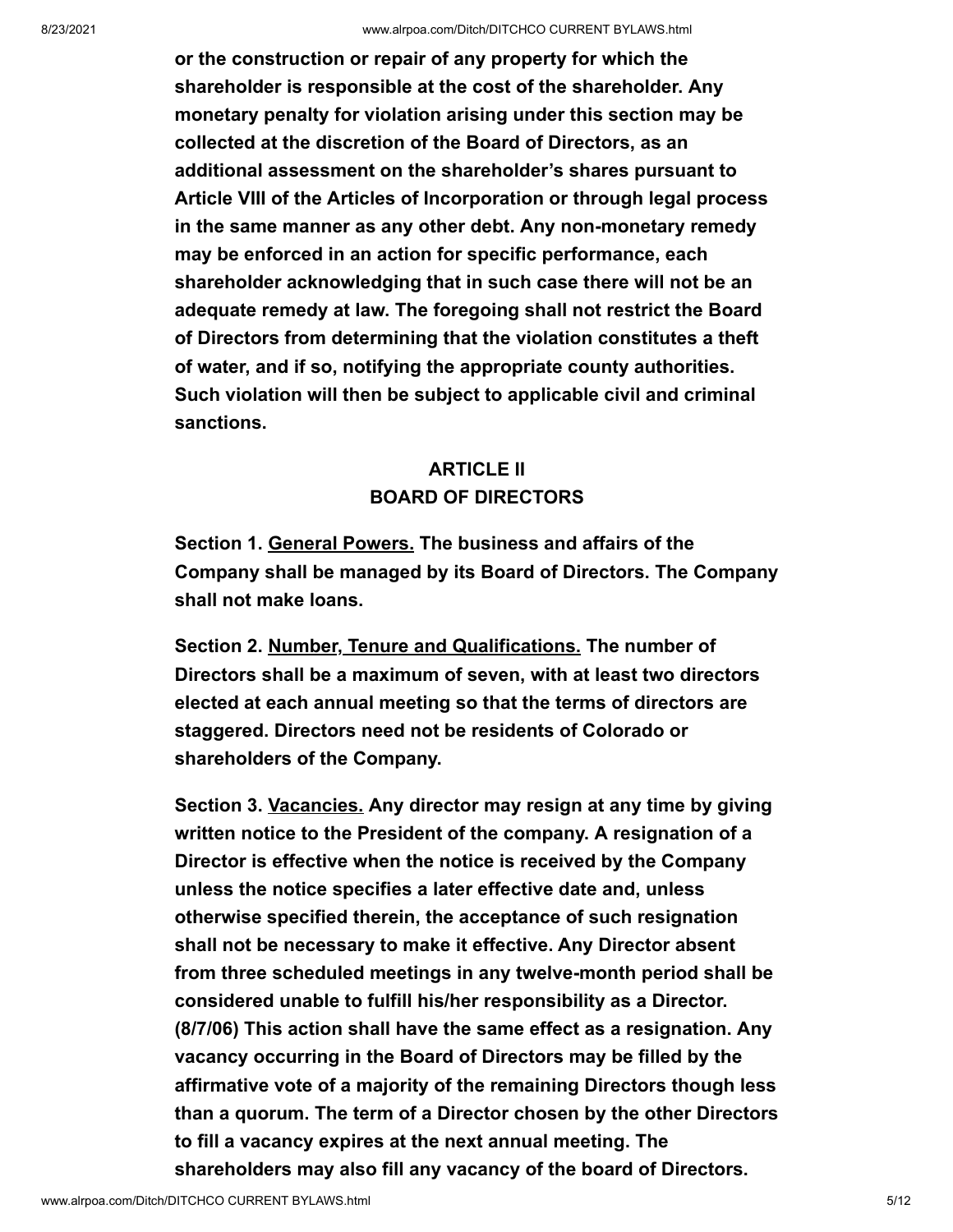**Section 4. Regular Meetings. A regular meeting of the Board of Directors shall be held without other notice than this Bylaw immediately after and at the same place as the annual meeting of the shareholders. The Board of Directors may adopt a resolution as to the time and place, either within or without the State of Colorado, for the holding of additional regular meetings without other notice than such resolution.**

**Section 5. Special Meetings. Special meetings of the Board of Directors may be called by or at the request of the President or majority of the Directors. The person or persons authorized to call special meetings of the Board of Directors may fix any place, either within or without the State of Colorado, as the place for holding any special meeting of the Board of Directors called by them.**

**Section 6. Notice. Notice of any special meeting shall be given at least seven (7) days prior thereto by written notice delivered personally or mailed to each Director at his business address. If mailed, such notice shall be deemed to be delivered when deposited in the United States mailed, or addressed with postage thereon paid.**

**Section 7. Quorum. A majority of the number of Directors in office immediately before the meeting begins shall constitute a quorum for the transaction of business at any meeting of the Board of Directors. But if less than a majority is present at a meeting, a majority of the Directors present may adjourn the meeting from time to time without further notice.**

**Section 8. Manner of Action. The act of the majority of the Directors, represented in person at a meeting at which a quorum is present shall be the act of the Board of Directors.**

**Section 9. Compensation. By resolution of the Board of Directors, no Director may be paid or receive compensation for acting as a Director. Directors who perform physical work for the Company, such as repairing ditches, may be compensated for this work if the compensation is approved by the Board of Directors in advance.**

**Section 10. Presumption of Assent. A Director of the Company who is present at a meeting of the Board of Directors at which action on any corporate matter is taken shall be presumed to have assented**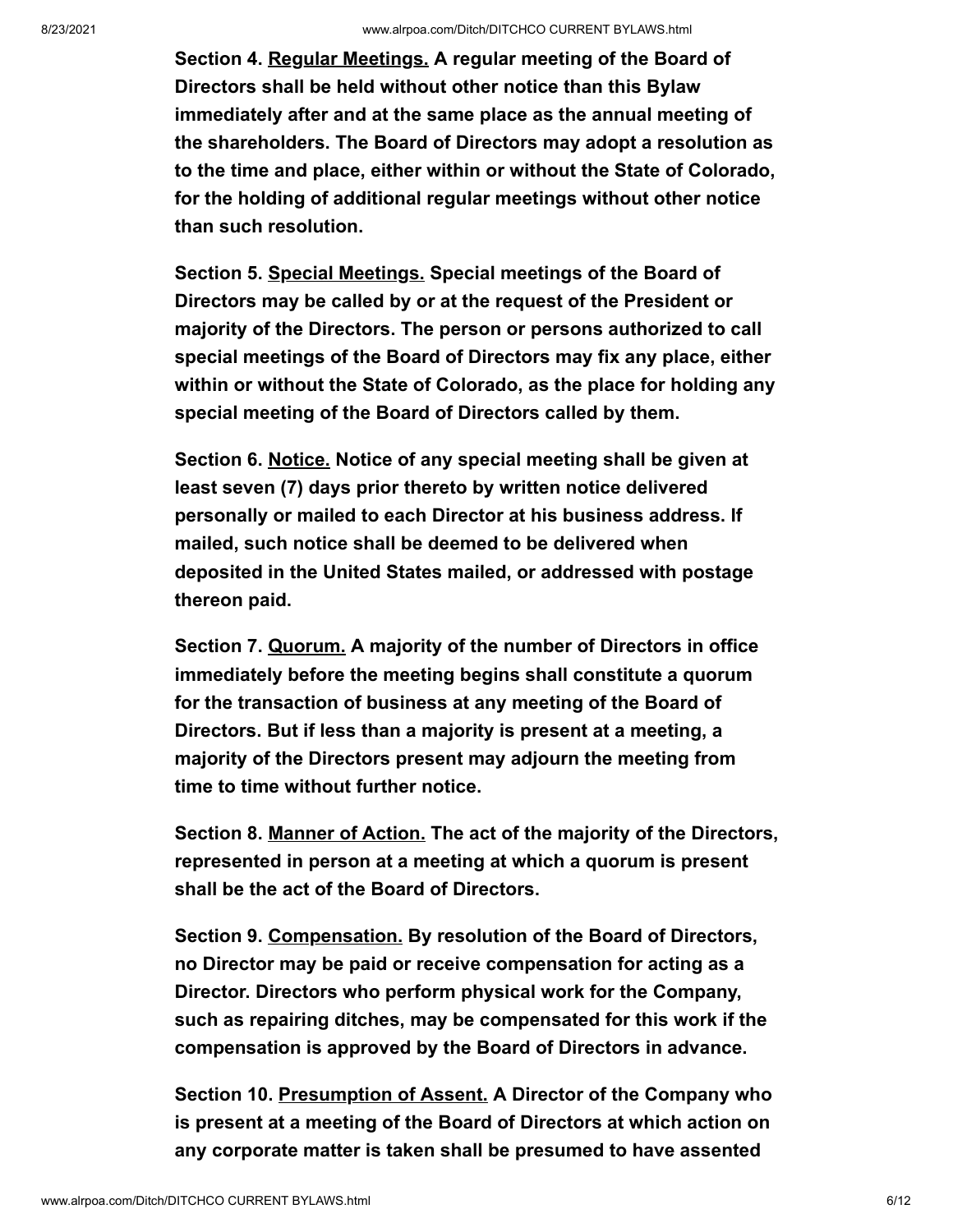**to the action taken unless his dissent shall be entered in the minutes of the meeting or unless he files his written dissent to such action with the person acting as the secretary of the meeting before the adjournment thereof or shall forward such dissent by registered mail to the Secretary of the Company immediately after the adjournment of the meeting. Such right to dissent shall not apply to a Director who voted in favor of such action.**

**Section 11. Meeting by Conference Telephone. Members of the Board of Directors may participate in a meeting of the Board by means of a conference telephone or similar communications equipment by which all persons participating in a meeting can hear each other at the same time. Such participating shall constitute presence in person at the meeting.**

**Section 12. Action without a Meeting. Any action required or permitted to be taken at a meeting of the Directors may be taken without a meeting if consent, in writing, setting forth the action so taken, shall be signed by all the Directors entitled to vote with respect to the subject matter thereof. Such consent shall have the same force and effect as a unanimous vote of the Directors.**

## **ARTICLE III OFFICERS**

**Section 1. General. The officers of the Company shall be President, a Secretary and a Treasurer. The Board of Directors may appoint such other officers, assistant officers, committees and agents, including a chairman of the board, assistant secretaries and assistant treasurers, as they may consider necessary, who shall be chosen in such a manner and hold their officers for such terms and have such authority and duties as from time to time may be determined by the Board of Directors. Any two or more officers may be held by the same person. In case where duties of any officer, agent, or employee are not prescribed by the Bylaws or by the Board of Directors, such officer, agent, or employee shall follow the orders and instructions of the President.**

**Section 2. Election and Term of Office. The officers of the Company shall be elected by the Board of Directors annually at the first meeting of the Board held after each annual meeting of the shareholders. Each officer shall hold office until the first of the**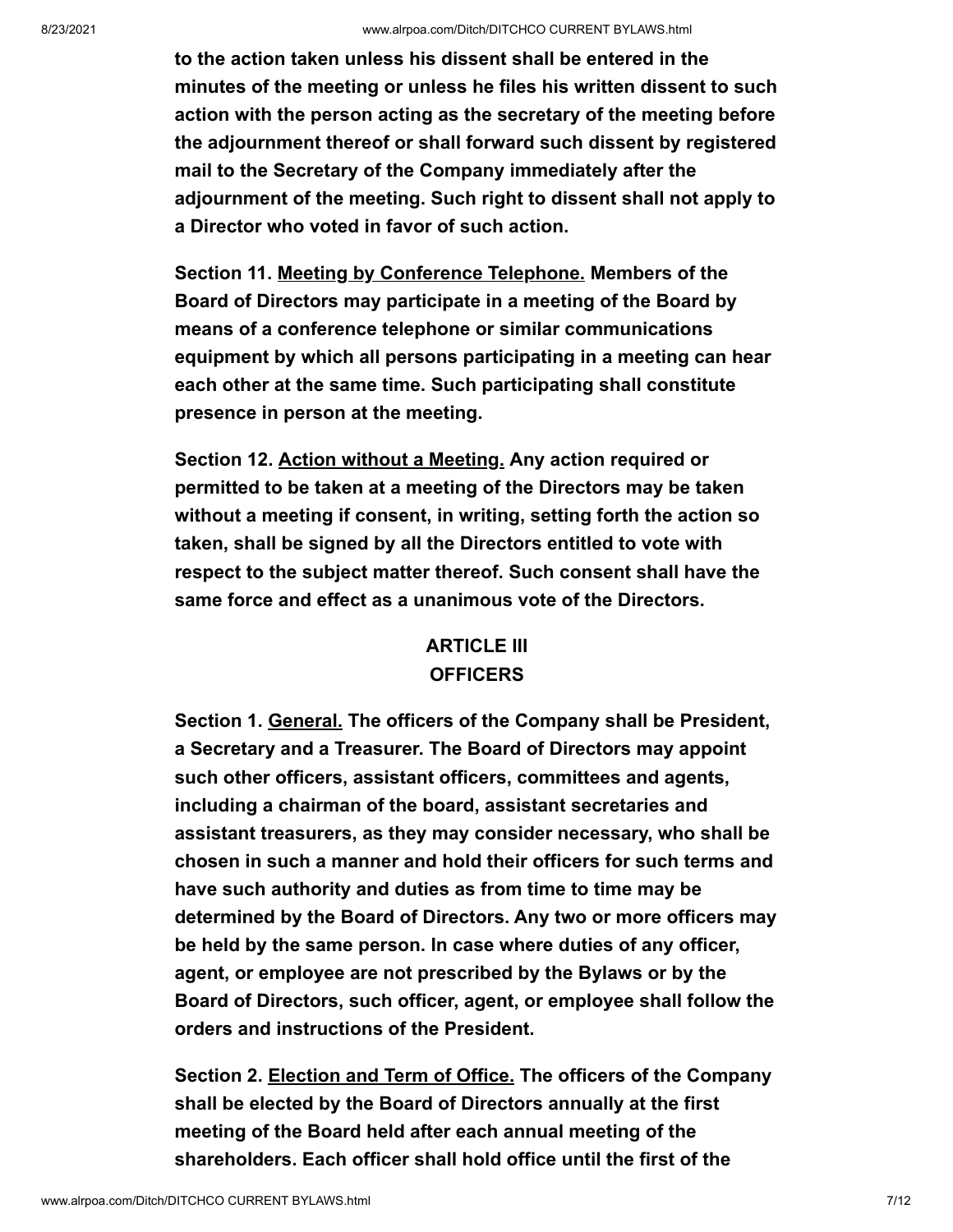**following to occur: (1) until his successor shall have been duly elected and qualified, (2) until his death, (3) until he shall resign, or (4) until he shall have been removed in the manner hereafter provided.**

**Section 3. Removal. Any officer or agent may be removed by the Board of Directors at any time, with or without cause, whenever in its judgment the best interests of the Company will be served thereby.**

**Section 4. Vacancies. A vacancy in any office, however occurring, may be filled by the Board of Directors for the unexpired portion of the term.**

**Section 5. President. The President shall, subject to the discretion and supervision of the Board of Directors, be the chief executive officer of the Company. He shall preside in all meetings of shareholders and directors. He shall have general supervision of the affairs of the Company, and he shall sign or countersign all certificates of shares, contracts and other instruments of the Company. The President, may, with the approval of the Board of Directors, employ an irrigator to carry out and oversee the day to day allocation and use of the water of the Company, on such terms and for such compensation as the Board of Directors may approve. The irrigator shall have the responsibilities assigned to him or her by the President and/or the Board of Directors.**

**Section 6. Secretary. The secretary shall: (1) keep the minutes of the proceedings of the shareholders and the Board of Directors, (2) see that all notices are duly given in accordance with the provisions of these Bylaws or as required by law, (3) with the Treasurer (10/6/10), be custodian of the corporate records and of the seal of the Company and affix the seal to all documents when authorized by the Board of Directors, (4) keep at its registered office or principal place of business a record containing the names and addresses of all shareholders and the number of shares held by each, unless such record shall be kept at the office of the Company's transfer agent or registrar, (5) sign with the Treasurer (10/6/10) and President certificates for shares of the Company, the issuance of which shall have been authorized by resolution of the Board of Directors, and (6) with the Treasurer (10/6/10), have a**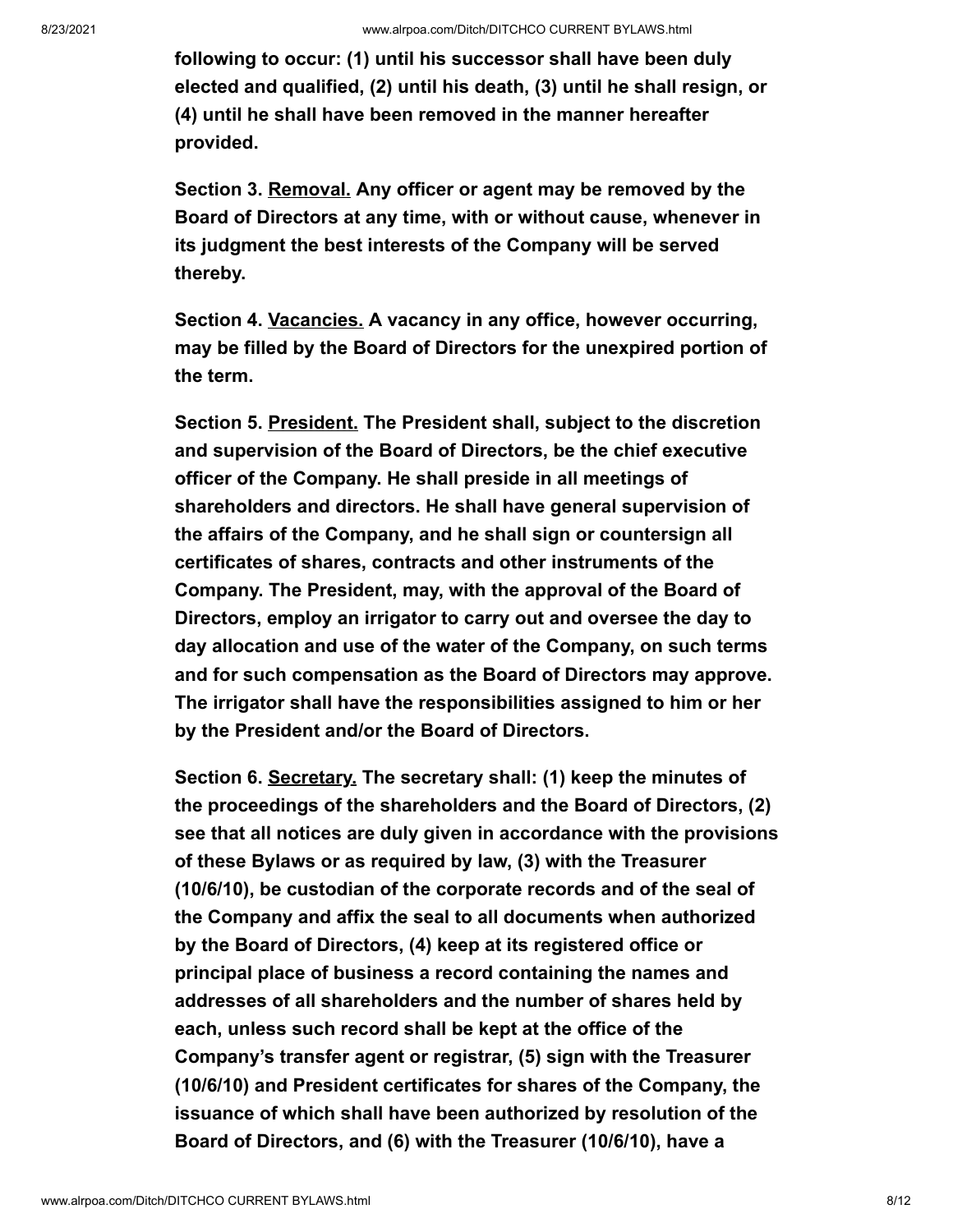**general charge of the share transfer books of the Company, unless the Company has a transfer agent.**

**Section 7. Treasurer. The treasurer shall be the principal financial officer of the Company and shall have the care and custody of all funds, securities, evidences of indebtedness and other personal property of the Company and shall deposit the same in accordance with the instruction of the Board of Directors. He shall receive and give receipts and acquaintances for monies paid in on account of the Company, and shall pay out the funds on hand all bills, payrolls, or other debts of the Company of whatever nature upon maturity. He shall perform all other duties incident to the office of Treasurer, and upon request of the Board of Directors, shall make such reports to it as may be required at any time. He shall, if required by the Board, give the Company a bond in such sums and with such sureties as shall be satisfactory to the Board, conditioned upon the faithful performance of this duties and for the restoration to the Company of all books, papers, vouchers, money, and other property at whatever kind in his possession or under his control belonging to the Company. He shall have such other powers and perform such other duties as may be from time to time prescribed by the Board of Directors or the President.**

### **ARTICLE IV SHARES**

**Section 1. Certificates. Shares of the Company shall be represented by consecutively numbered certificates signed in the name of the Company by its President and by the Secretary or the Treasurer and shall be sealed with the seal of the Company. Certificates of shares shall be in such form consistent with law or as shall be prescribed by the Board of Directors. No certificates shall be issued until the shares represented thereby are fully paid. Each share shall represent an allocation of water historically used to irrigate one acre of land. The ownership of one share entitles the owner to a proportionate share of the water rights owned by the Company and the actual amount of water received by the shareholder at any time is subject to the legal and physical availability of water to those water rights. The Company shall not issue certificates representing fractional shares and shall not be obligated to make any transfers creating a fractional interest in a share.**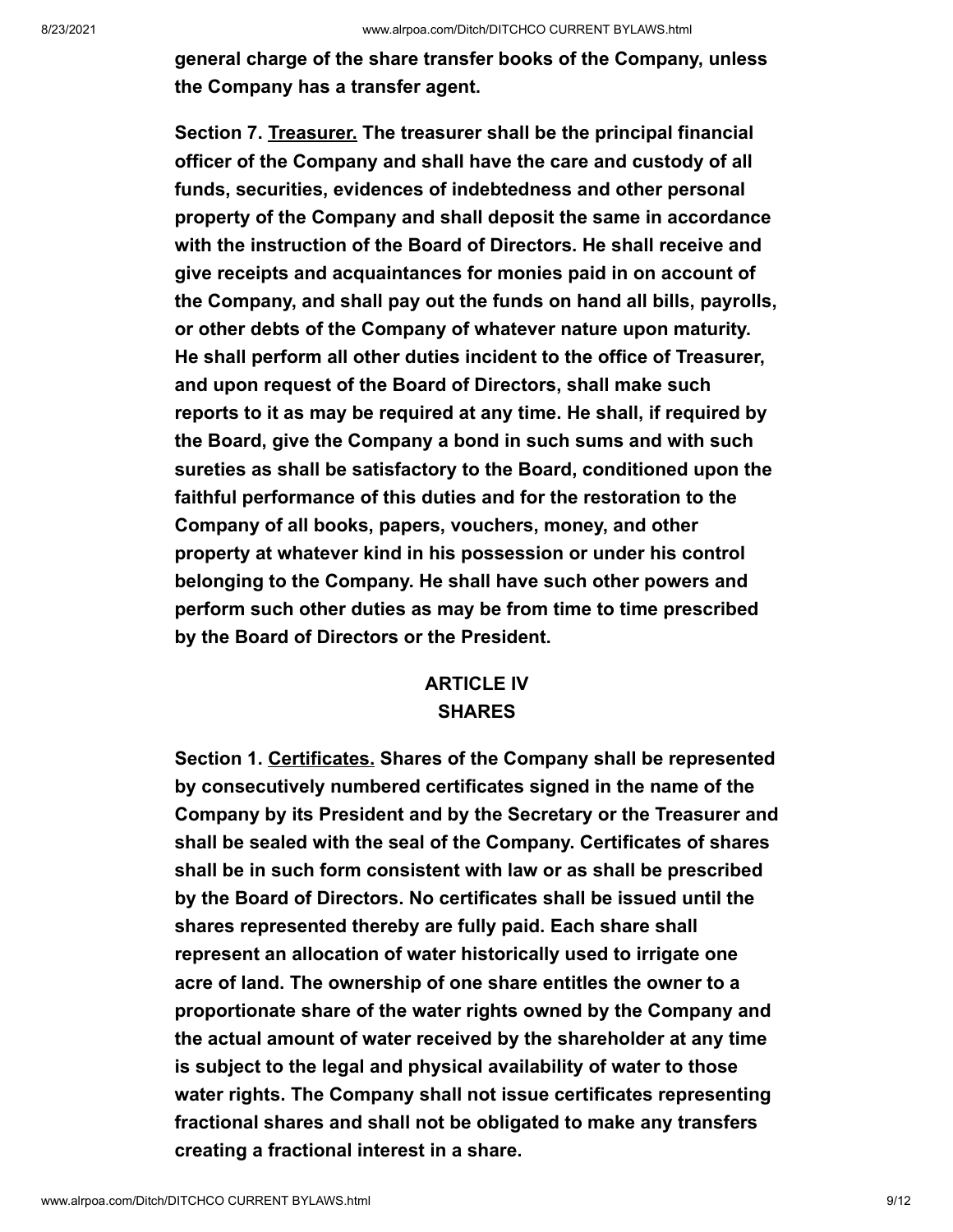**Section 2. Consideration of Shares. Shares shall be issued for such consideration, in dollars or other consideration approved by the Board of Directors, as shall be fixed from time to time by the Board of Directors. Before the Company issues shares, the Board of Directors shall determine that the consideration received in the past, or to be received in the future, for the shares to be issued is adequate.**

**Section 3. Lost Certificates. In case of the alleged loss, destruction, or mutilation of a certificate of shares, the Board of Directors may direct the issuance of a new certificate in lieu thereof upon such terms and conditions in conformity with law as it may prescribe. The Board of Directors may, at its discretion, require a bond in such form and amount and with such surety as it may determine, before issuing a new certificate.**

**Section 4. Transfer of Shares. Upon surrender to the Company of a certificate of shares duly endorsed or accompanied by proper evidence of succession, assignment of authority to transfer, and such documentary stamps as may be required by law, it shall be the duty of the Company to issue a new certificate to the person entitled thereto and cancel the old certificate. Every such transfer of shares shall be entered on the share book of the Company which shall be kept at its principal office or by the registrar duly appointed. The Company shall be entitled to treat the holder of record of any share as the holder in fact thereof and accordingly shall not be bound to recognize any equitable or other claim to or interest in such share on the part of any other person whether or not it shall have express or other notice thereof except as may be required by the laws of the State of Colorado.**

## **ARTICLE V AMENDMENTS**

**Subject to repeal or change by action of the shareholders, the Board of Directors shall have the power to make, amend, and repeal the Bylaws of the Company at any regular or special meeting of the Board of Directors by a two-thirds (2/3) majority vote.**

## **ARTICLE VI WAIVER OF NOTICE AND PROXIES**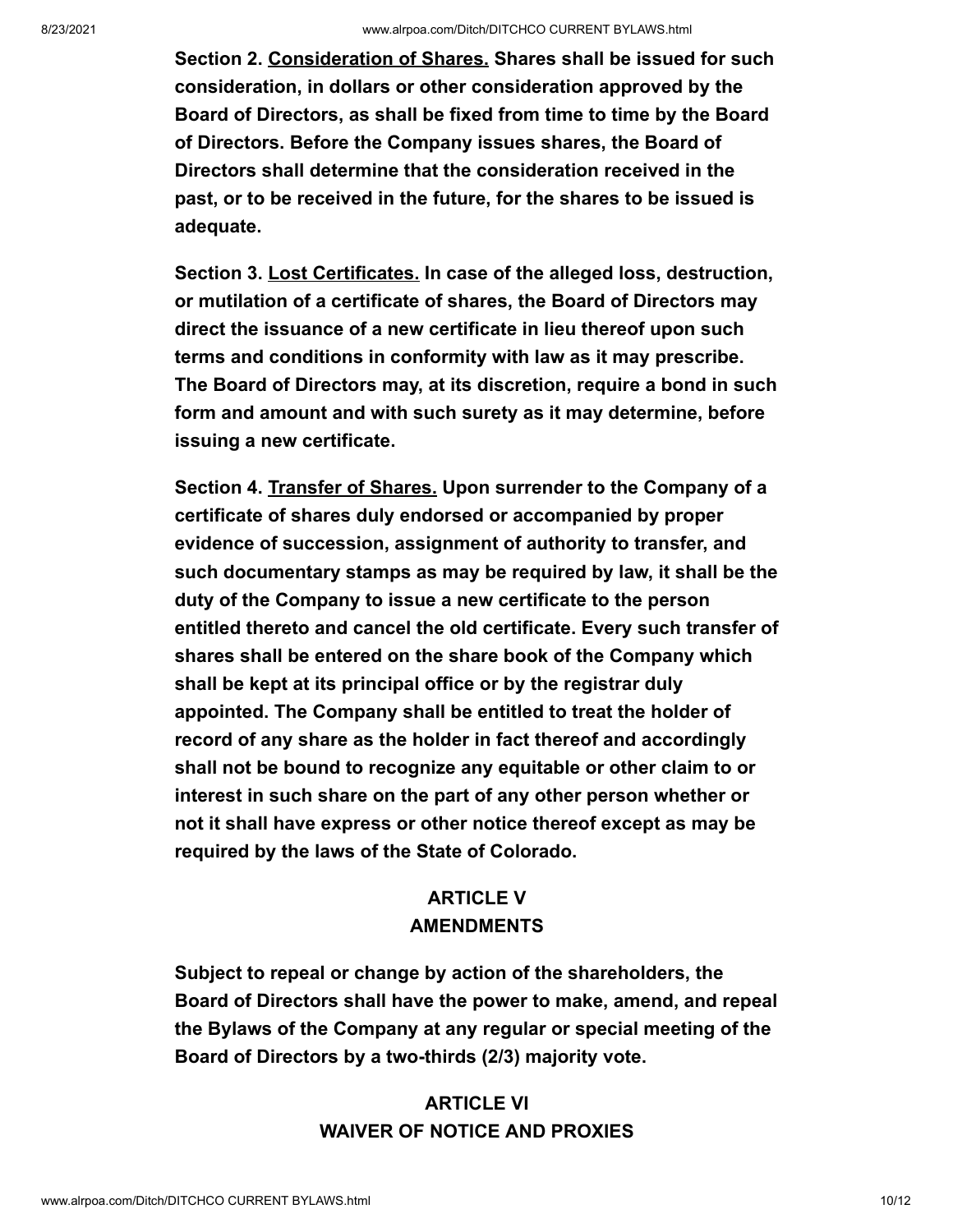**Whenever notice is required by law, by the Articles of Incorporation or by these Bylaws, a waiver thereof in writing signed by the Director, Shareholder, or other person entitled to said notice, whether before, at or after the time stated therein, shall be equivalent to such notice. The attendance of a Director, or Shareholder, in person or by proxy, at a meeting shall constitute a waiver of notice of such meeting except where the Director or Shareholder attends a meeting for the express purpose of objecting to the transaction of any business because the meeting is not lawfully called or conducted. Proxies shall be executed by the Shareholder in writing, or by his duly authorized attorney-in-fact. Such proxy shall be filed with the Secretary of the Company before or at the time of the meeting. No proxy shall be valid after eleven (11) months from the date of its execution, unless otherwise provided in the proxy.**

# **ARTICLE VII DUES, ASSESSMENTS AND LIENS**

**The dues and assessments shall be fixed in accordance with the Articles of Incorporation. The Board of Directors shall fix the date for payment of dues and assessments. Failure by shareholders to pay dues and assessments by the date fixed for payment shall result in the loss of voting and other shareholder privileges, including receipt of water associated with shares. Overdue dues and assessments shall bear interest as determined by the Board of Directors. Unpaid dues and assessments shall constitute a lien on shares. Upon 60 days written or printed notice duly mailed to the last known address of the Shareholder, the Company may foreclose the lien on the shares and sell the shares in a reasonable fashion or forfeit and retain the shares as treasury shares. The proceeds of any sale, over and above the amount due on said shares, shall be paid to the delinquent shareholder.**

#### **CERTIFICATE**

**I hereby certify that the foregoing revised Bylaws, constitute the Bylaws of the Alpine Lakes Ditch and Reservoir Company, Inc. adopted by the Board of Directors of the Company by a majority at a duly called meeting with a quorum present on the 23 day of April, 2013.**